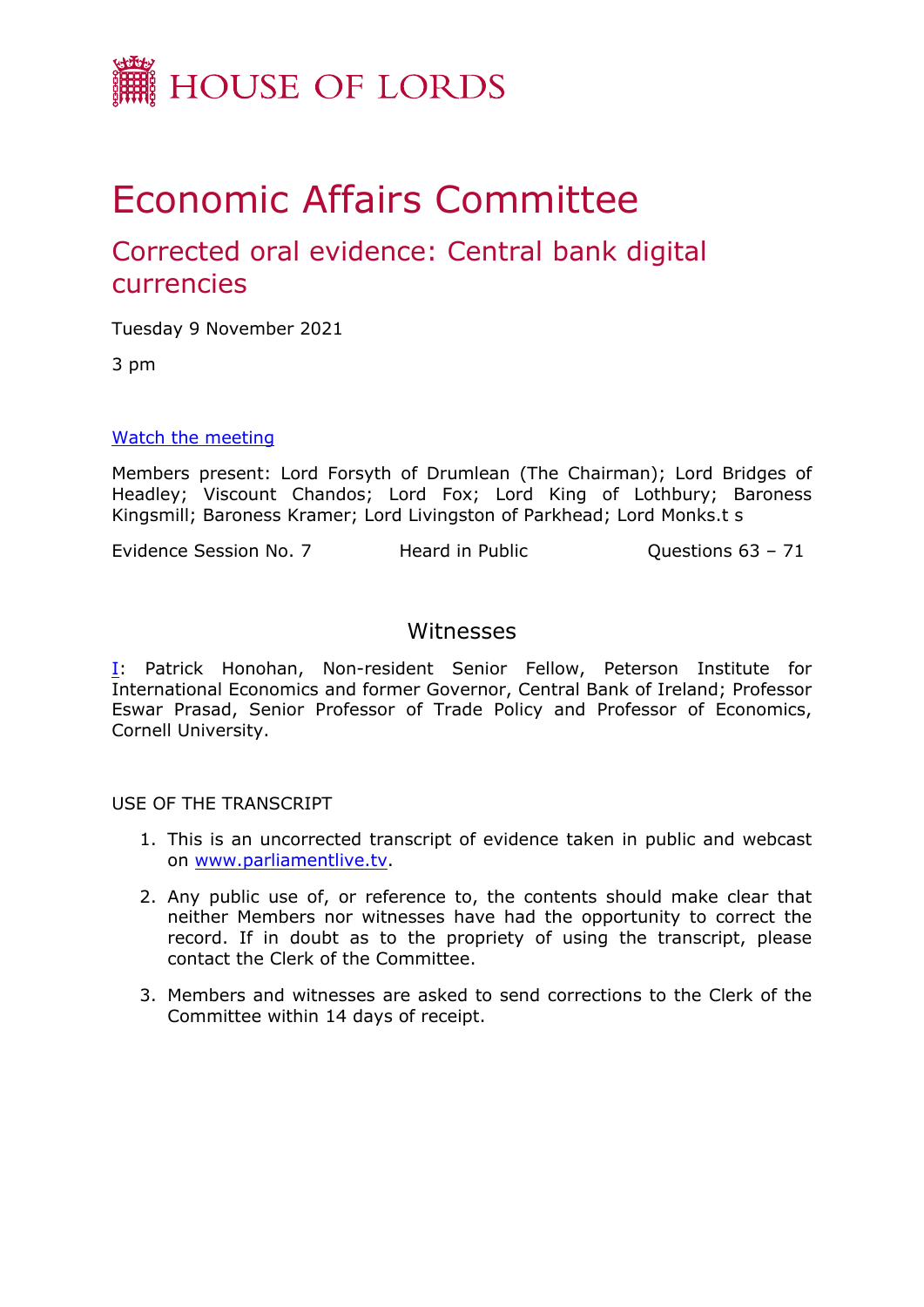### <span id="page-1-0"></span>Examination of witnesses

Patrick Honohan and Professor Eswar Prasad.

Q63 **The Chair:** Welcome to this session of the Economic Affairs Committee. We have two witnesses: Patrick Honohan and Eswar Prasad. Thank you to both of you for taking the time today. Perhaps I could begin by asking the first question. How might a central bank digital currency increase the power and responsibility of central banks?

*Patrick Honohan:* Thank you for inviting me to talk about this interesting topic, which is a novel one for central bankers, but has exploded into prominence in the last four or five years. As to whether this is going to increase the power of central banks, I would rather put it the other way round. The reason central bankers have become interested, and preoccupied in some ways, with this issue is the fear that their ability to deliver what the public expects from them, in terms of financial stability, smooth payment systems and price stability, could be taken away by the emergence of payment systems and payment service providers outside the banking system using new types of payment mechanisms, and perhaps using new, invented currencies.

This could lead to a fragmentation of the financial, monetary system that would leave central banks unable to deliver their mandates. It is more of a defensive action of central banks, seeking not to increase their powers, but to retain their ability to deliver on the mandate that they have. That is the way I would see it.

I saw central bankers' interest in this ramping up substantially at the point when Facebook, which now has the name Meta, sponsored an idea of having its own international digital currency available to all its users. Central banks said, "Wait a minute. This whole business is getting very big and may cause a migration of the monetary system away from us".

It is not a very precise prediction. You might call it a fear of missing out, but that is a bit pejorative. It is a fear that, if they do not act to have their own digital currency in play, or at least have the technology for it in existence, developments will prevent them delivering what they have been trying to deliver for the last 100 years, or 300 years in the Bank of England's case.

**The Chair:** You acknowledge that their power and responsibility would increase in the process of doing this defensive operation.

**Patrick Honohan:** I do not really think so. If anybody has a technical innovation, this increases their power to some extent, but I think they are losing their power. Remember it is a power in the public interest.

*Professor Eswar Prasad:* It is a privilege to offer evidence to your committee from this side of the pond. I agree with Governor Honohan that there is a certain defensive aspect to what central banks are doing, but it is worth thinking about what the motivations of different central banks that are contemplating CBDCs might be. For some, especially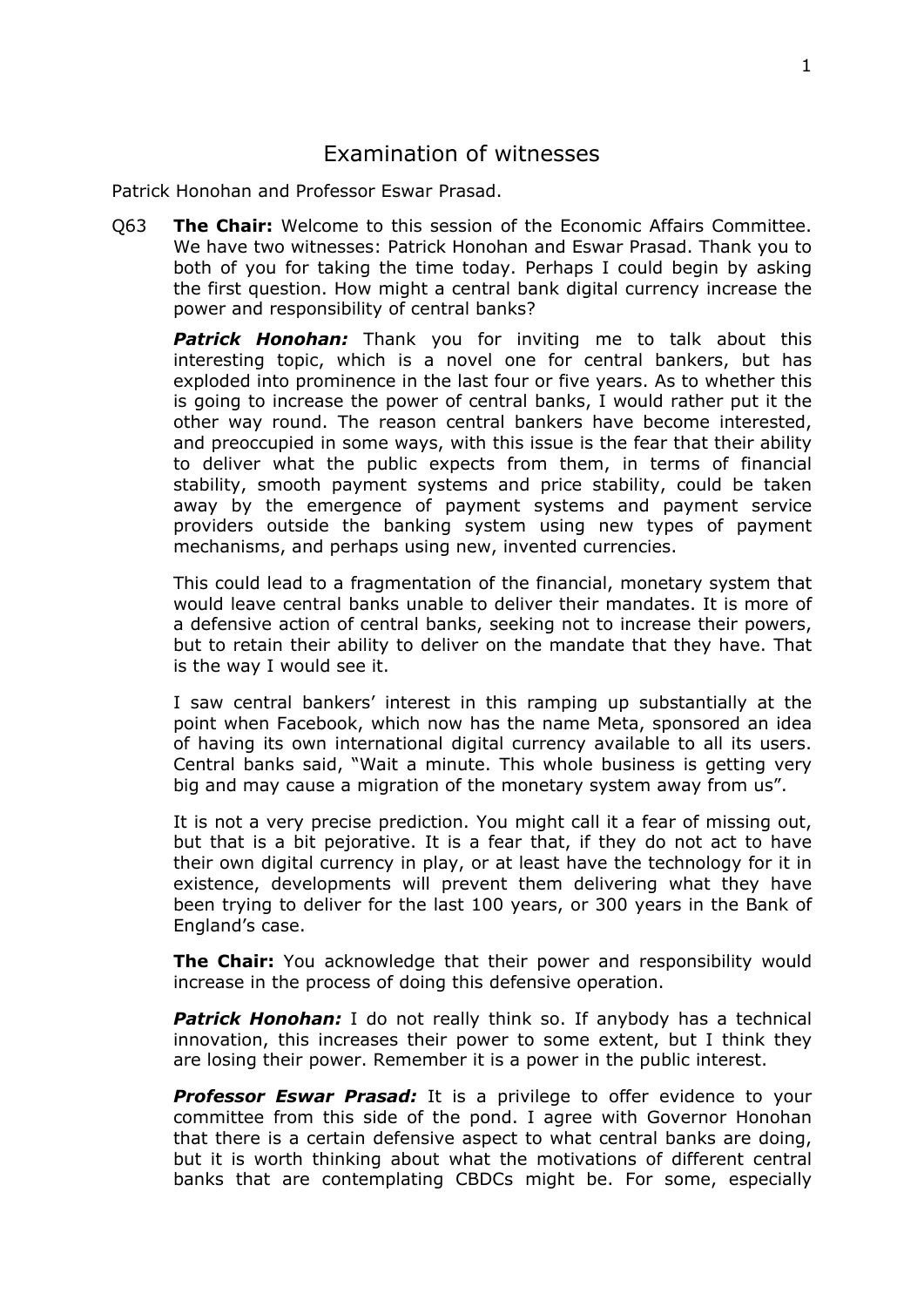those in developing economies, the idea is to broaden financial inclusion and bring more people into the financial system by giving them access to a low-cost digital payment system.

By contrast, in an advanced economy such as Sweden, the idea is to provide a backstop to a payments infrastructure that is entirely in the hands of the private sector. Central bank money is losing its relevance at the retail level in some of these economies. For central banks to remain in the game, as Governor Honohan suggested, having a digital form of their currencies might in fact serve that purpose. However, in a country such as China the idea is to make sure that the payment system is not dominated by two payment providers.

These are all noble objectives, but there is certainly a risk that we might end up with CBDCs tipping the balance the other way. If you think about payment systems, for instance, who can compete with an official payment provider, given the government subsidies that that payment provider would have and the enormous advantages relative to the private sector? Likewise, think about what sorts of actions could be done with a central bank digital currency. I know we will get into this more later in the hearing. Think about government transfers being undertaken through a central bank digital currency account; banking services being provided through a CBDC account; and perhaps even money flowing from commercial bank deposits into central bank deposits. Central banks could end up playing a much more intrusive role in the economy and, indeed, in society more broadly.

After all, all CBDCs will leave digital trails. They will bring economic activities out of the shadows, so the Government might end up using the central bank and the tools that would then be at their disposal to try to make sure that tax obligations are met and that certain cash transfers to households and individuals can be conducted through CBDC accounts. In a worst-case scenario that nobody really wants, including central banks themselves, central banks might become responsible for the allocation of credit in an economy. I do not think we will get to any of these very undesirable outcomes, but we have to think very carefully about the conceptual and technical designs of CBDCs to make sure that we do not move from central banks losing their power to them gaining too much power.

Q64 **Lord Monks:** I would like to probe this particular question a little further with both of you. Although the motivation of central banks might be to protect their existing roles, as Professor Prasad has just said, new powers and responsibilities are likely to accrue. Is it necessary to clarify the abilities that the bank should and should not have at its disposal in a crisis? Are there some areas of forbidden fruit that the bank should not partake of when faced with the ups and downs and the kinds of things that Governor Honohan experienced in the banking crisis in Ireland? Are some areas definitely off limits for a central bank?

**Patrick Honohan:** It is an interesting idea. After the great financial crisis, it certainly true that central banks that had been operating on a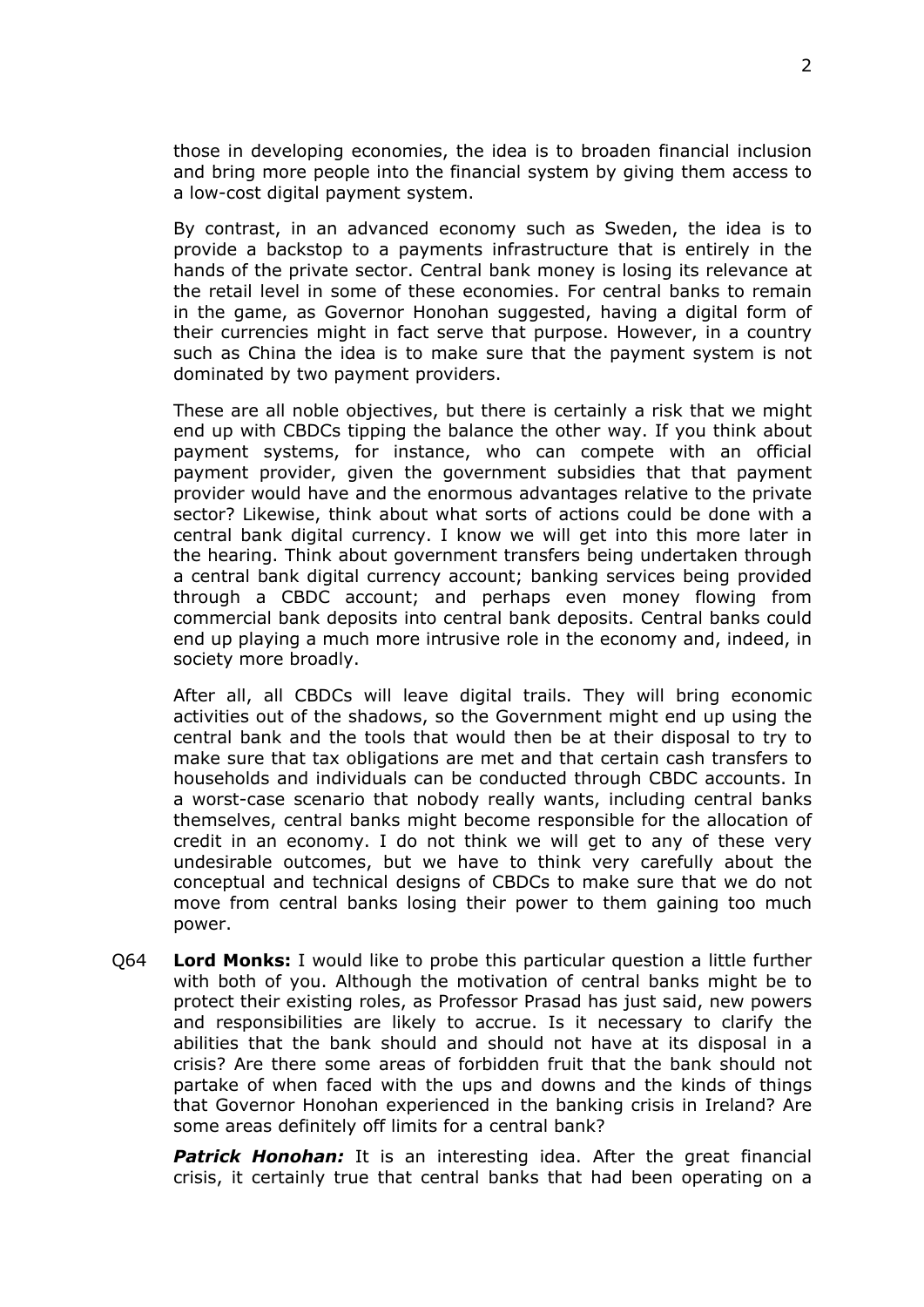very narrow, restricted set of tools for 20 or 30 years went back to reaching into the bottom of their toolboxes and taking out things such as quantitative easing and tiered interest rates. There were negative interest rates in some countries, although not in Britain.

This caused a lot of people to say, "Wait a minute. These are very powerful institutions. We didn't realise they were so powerful, to some extent". Having multiple tools, even with a limited, narrow range of tasks, does give central bank decision-makers choices: "Should we lower interest rates? Should we buy a little more government paper?" The question being raised is a reasonable one.

I am a little nervous about the suggestion, which you have not made precisely, but which I have seen in other countries, that legislation should delimit when and where central banks should use their toolbox. We know that, in a crisis, action can need to be taken very quickly. If you say, "Well, it's all right to do this, but they should consult with this person and that person; they should allow 72 hours for a decision", all these mechanisms could drastically reduce the ability of a central bank to act quickly in an emergency. That would be my caveat about introducing into legislation some restriction that says, "Only in a crisis and after consultation should a central bank be allowed to use some of its tools". I have seen this in other countries.

*Professor Eswar Prasad:* There are different ways to structure a CBDC. One way that would provide a lot of flexibility, especially in terms of monetary policy, is to have an account-based CBDC; in other words, every British citizen could have an account with the Bank of England, which might be typically non-interest bearing and might provide easy access to a low-cost digital payment system.

This is all good. Those accounts give you a lot of potential in terms of monetary policy tools. For instance, as Governor Honohan said, you could have negative policy rates, which are a little difficult to implement in a world where you have physical cash. You could easily just announce you are going to reduce balances in a CBDC account by a certain percentage over time. That would incentivise households to go out and spend rather than save. It would incentivise businesses to invest rather than save. That could be good in difficult times.

In the US coronavirus stimulus package, transfers to households were undertaken largely via direct deposits through the Internal Revenue Service information. In cases where such information was not available, you had pre-paid debit cards and cheques sent out, which is quite inefficient. If everybody had a CBDC account, you could basically put money into those accounts. This is what economists have long fantasised about as "helicopter money".

I should emphasise that these are desperate tools for desperate circumstances. No central bank would use them, except in times that are really dire. We have certainly seen very dire times in the last 15 years, and most central bankers are prudent enough to keep these in reserve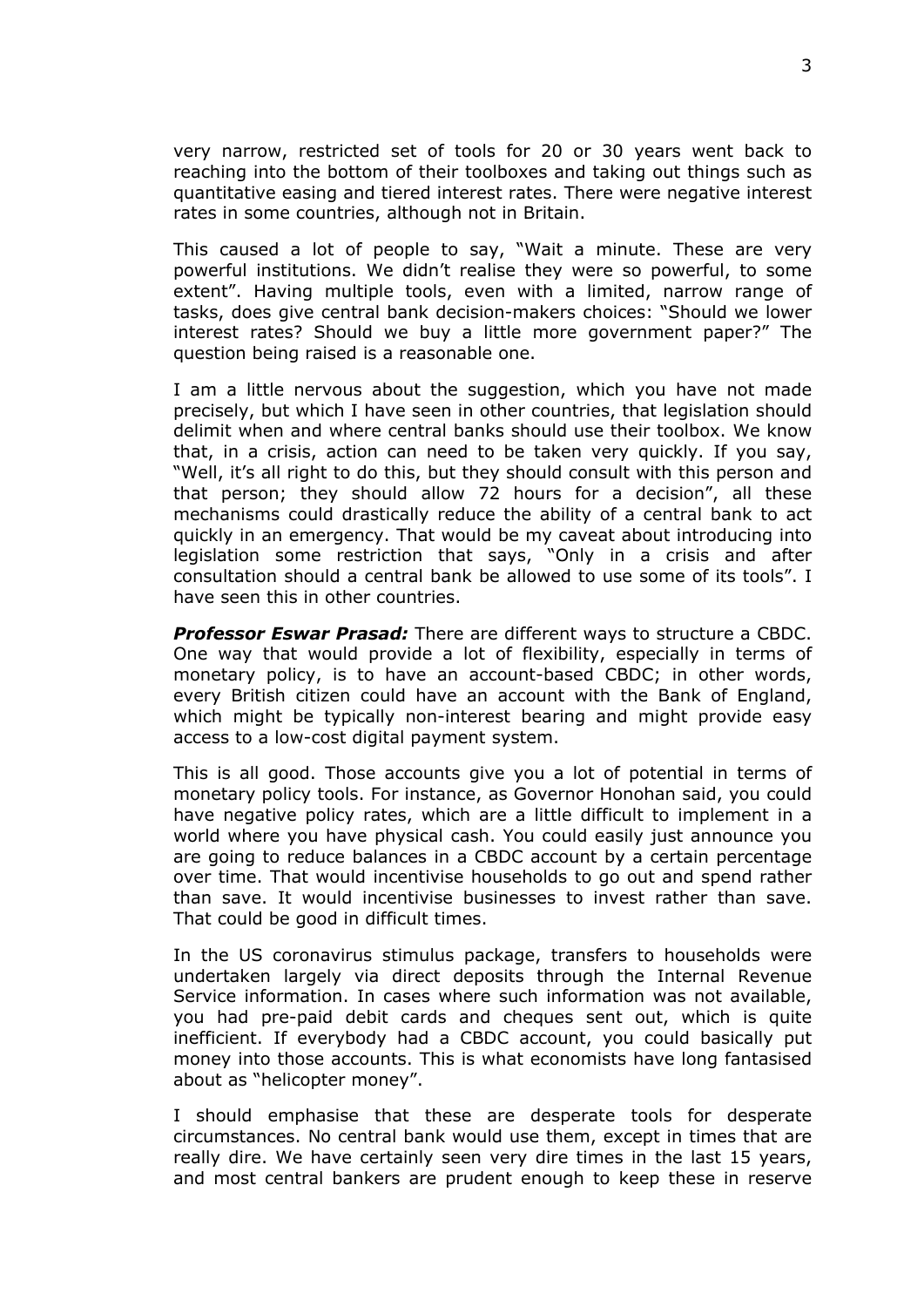for truly perilous circumstances. My concern about legislation is that, as Governor Honohan pointed out, this could cramp the ability of the central banks to act in a forceful way when the circumstances necessarily warrant it. Certainly, putting in place some guard rails about what sort of circumstances might be enough to trigger such actions might be useful, but ultimately this is going to have to be at the discretion of central banks.

While these are very useful policy tools, it should be borne in mind that, the more one undertakes these operations such as helicopter drops of money that are really fiscal operations through the central bank, the greater the risk there is of the central bank being seen as an agent of the Government rather than an independent institution. That could have some far-reaching ramifications.

**Patrick Honohan:** A concern that some people have about central bank digital currencies is this negative interest rate story: that, if you did not have paper money, there would not be this zero-boundary barrier to interest rates. They can go a little bit negative, but they cannot go very far negative.

All central banks that I know have said they do not want to use such a tool. They want to keep paper money in existence indefinitely. They realise that that limits their power of monetary policy, but they still promise to keep it. Under those circumstances, I would see no great problem in legislation being introduced to oblige the central bank to maintain a paper currency despite the fact that a CBDC would still be there. I can imagine that, for the foreseeable future, people would want to use paper money despite the decline in its usage at present.

**Lord Monks:** This is just a quick follow-up, Professor. What effect might a CBDC have on the central bank balance sheet? Do you have a view on that?

*Professor Eswar Prasad:* It would give the central bank the ability to act more quickly in difficult circumstances and potentially to expand the size of its balance sheet. Right now, all quantitative easing operations are digital already, so it is not going to make a huge difference to the central bank's ability to undertake those operations. As Governor Honohan pointed out, the marginal effect might come when a CBDC could replace cash, and that is not on the cards for the moment. Every central bank contemplating the issuance of a CBDC envisions CBDC as co-existing with cash, but the reality is that cash is going to largely disappear, organically over time, with the convenience of digital payments abetted by a CBDC.

**Lord Fox:** The point about keeping cash money running in parallel is interesting, Governor. During the Covid crisis, we saw that people either were forced or naturally moved to digital money quite quickly. What level of continuing use of cash money would be viable to continue to allow it; in other words, if it got down to 10% of transactions being cash money, would the central banks call it in and go straight to digital?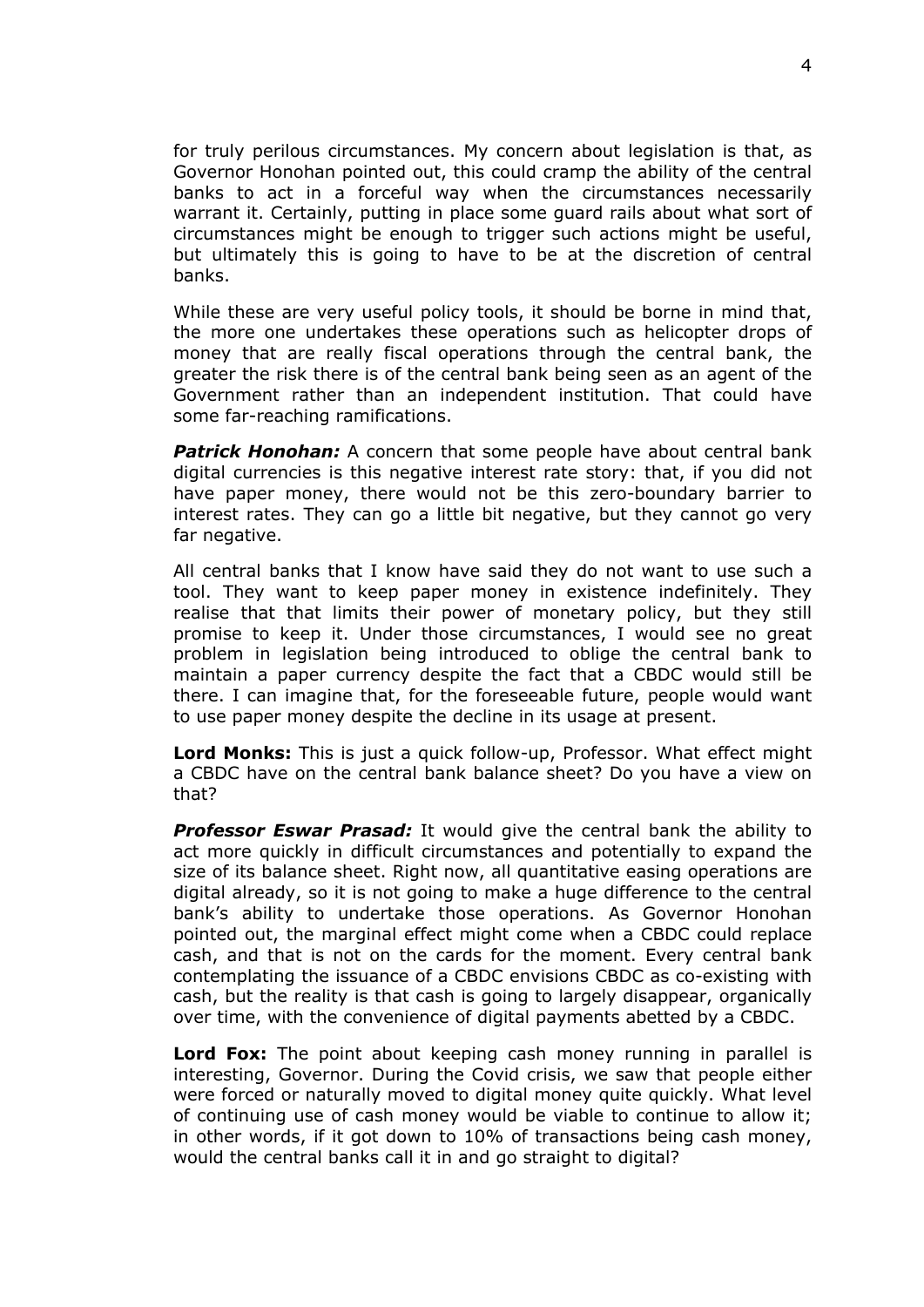*Patrick Honohan:* We are far away from that in nearly all countries. Perhaps Scandinavian countries may be moving in that direction. We saw in most countries an increase in the holding of cash, even though there was a reduction in the usage of cash during Covid.

Cash will be around for a long time. Cash is an expensive thing to create, and there will certainly be people trying to penny-pinch in central banks who will ask, "Why not get rid of this altogether?" As a policy tool, I do not think they would want to do that. Around Europe, there are so many central banks that have printed their own currencies, even their own euros, but the cost of that can be reduced and centralised so that it is manageable at the end of the day.

Q65 **Lord King of Lothbury:** My question, given your answers so far, is: what is the point of a CBDC? At the wholesale level, it already exists. Central banks can create reserves for commercial banks at the stroke of a pen or the press of a button. We have seen that happen in recent years. In a sense, we have that already at the wholesale level. At the retail level, Patrick, as you said, it seems implausible that Governments will get into a position in which they prevent individuals withdrawing money from a CBDC in the form of cash if that is what people want to do. There is no monetary policy advantage to a retail CBDC then.

The issue really is how to make the payment system more competitive. It is not obvious that a monopoly provider through the central bank achieves that. What do you see as the point of a CBDC?

**Patrick Honohan:** This is a very reasonable question, and a lot of people are asking it. In recent weeks, the vice-chair of the Federal Reserve, Randy Quarles, who is near the end of his term now, made a very forthright speech not asking the question, but stating that he did not really see much advantage in this, although he was all right with the Federal Reserve going ahead and studying it.

Say you looked at it from a static point of view and asked, "How do we improve the environment we've got now? What's the most important thing to do to improve it?" You probably would not come up with saying, "Let's provide an alternative in terms of a digital currency held by the general public". But you have to consider the dynamism of the payment system, the growth of big tech firms and the environments that they create, which could now include a closed payments environment. You could have a Facebook, a Google or an Amazon environment. Suddenly, you would have multiple payment systems and currencies. If the central bank were not there, it might not be able to influence those.

It is a question of arming oneself against an uncertain future in which there will be very powerful commercial firms with reach well beyond the financial system whose activities could be damaging to the mandate of the central bank and lead to wider societal concerns. Most central banks do not talk about this too much, but if you ask them about it they will come out and say they are concerned about the monopoly power of, for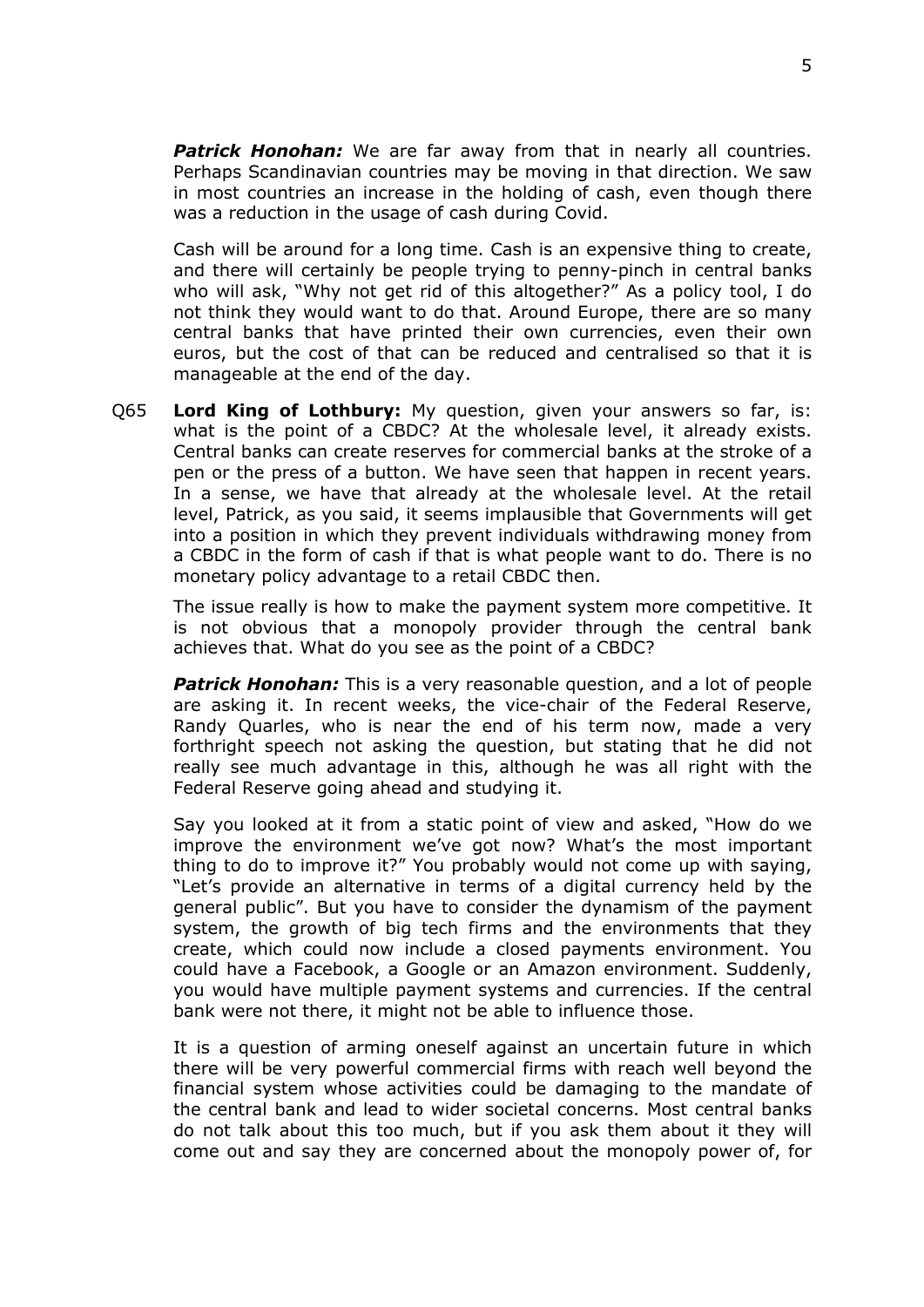example, the Facebook Meta organisation, which could be exploited to the disadvantage of the general public.

You may say that is beyond the mandate of central banks but, if they do not think about it, who will? Who will advise legislatures to consider these circumstances? I could go on, but we might come to some of the more detailed, small, second-tier advantages of going down this route later. It is a defensive role.

*Professor Eswar Prasad:* Lord King, your question really gets to the nub of the issue, which is how a central bank can make sure that people in an economy have easy and widespread access to a low-cost digital payment system and how a central bank, in its role of maintaining financial stability, can ensure the resiliency and integrity of the payments infrastructure. I see a CBDC as a useful tool to achieve this, although not necessarily the only one. It is not easy for the private sector to provide payment systems in many developing countries, and especially in small countries where it cannot be scaled up effectively.

Around the world, we are beginning to see technology provide a solution. Interestingly, two countries where the use case for a CBDC might be the weakest are China and India. In China, there are two payment providers, Alipay and WeChat Pay, that are doing a great job of providing very cheap, very widespread access to a digital payment system that is convenient for both consumers and businesses. They are benefiting from it. In India, the Government have done a very sensible thing by providing a payments infrastructure on top of which private payment providers can innovate to provide efficient services. That might turn out to be a good model for many countries to follow when trying to think about what role the Government or the central bank should play, which is to provide a payments infrastructure and allow the private sector to innovate on top of that, where the Government do not directly compete.

Even in those cases, a CBDC might play two roles. One is making sure that virtually everybody in the economy has easy access to the digital payments system. For instance, that is the objective of the CBDC in the Bahamas. People in many outlying islands do not have easy access to finance. Even in the US, about 5% of the adult population is underbanked or unbanked. You can use Apple Pay easily on your phone, but you need to connect it to a credit card or bank account, so a CBDC could bring more people into the financial system.

Leaving the entire payments infrastructure in the hands of the private sector might be inadvisable. One might think about how to structure a CBDC so that it provides a backstop in terms of financial stability, but at the same time does not encroach on private sector innovation.

Q66 **Lord Livingston of Parkhead:** In this conversation, we have already heard about a fear if the Bank does not do this. "Backstop" is a word you have already used. Turning it round, Professor, do you see any big advantages to being an early mover in a CBDC from a competitive point of view for an individual country?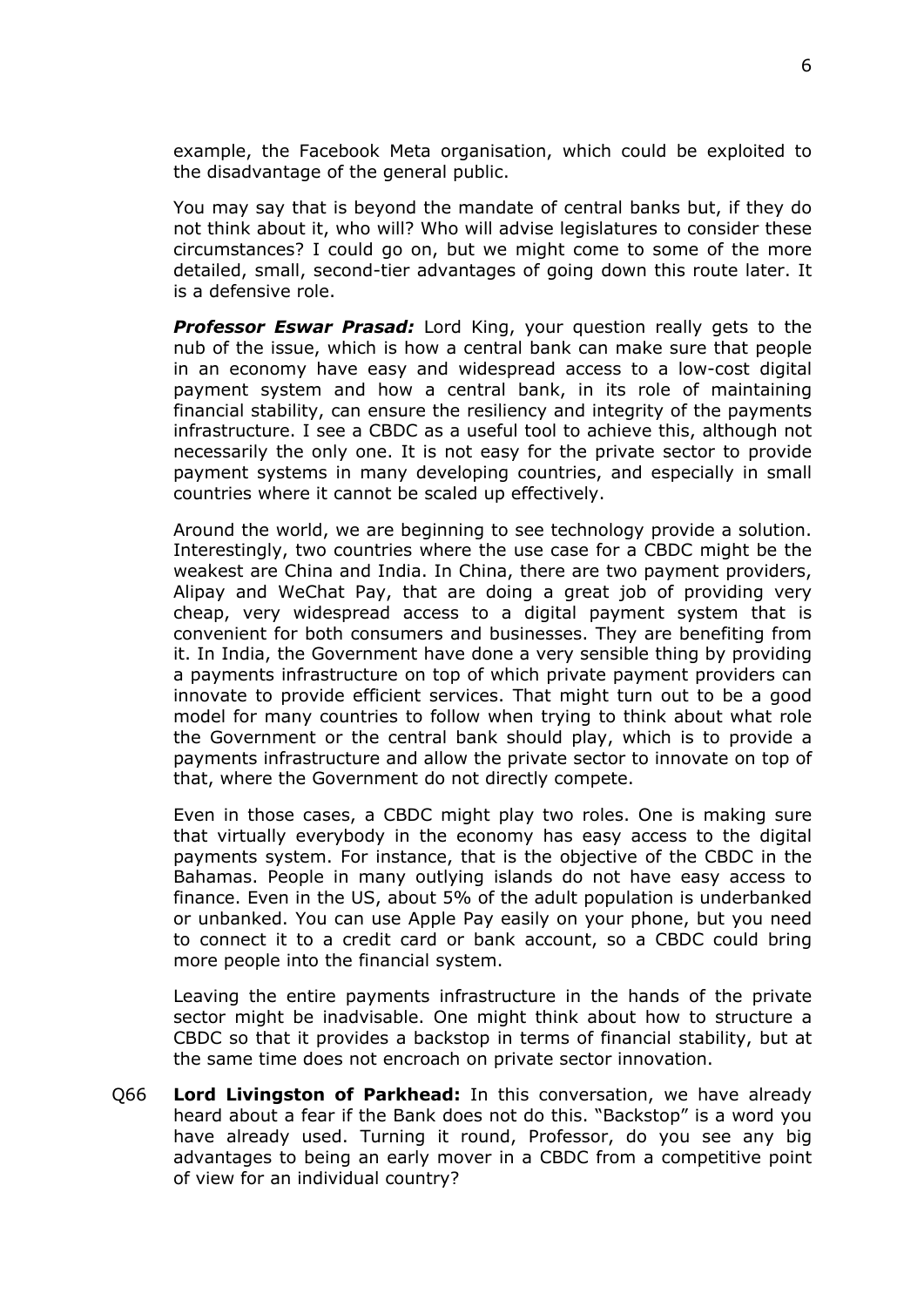*Professor Eswar Prasad:* This is one area in which at least the major reserve currency economies, yours and the US included, probably have less to fear from being a late mover. We are learning a lot of lessons from the experiments being undertaken by countries. Experiments have already been lodged by China, Japan and Sweden. Two countries, the Bahamas and Nigeria, have already issued central bank digital currencies that are available nationwide in principle, although they are not quite so in practice.

We are learning about how to deal with many issues. For instance, take the privacy issue, which is certainly a major consideration from a societal perspective. China, for instance, is designing five grades of digital wallets. Very low-grade digital wallets, which can be used for low-value transactions, have much greater transactional privacy. If you want to use your central bank digital wallet for high-value transactions, you have to meet "know your customer" requirements and make sure that your transactions are legitimate. Technology is giving us ways to get around some of these problems.

Another concern is the potential flight of deposits from the banking system. The Bahamas has solved this in a very simple way by putting a cap on the amounts of deposits that can be maintained in a CBDC account by a household. The cap is slightly larger for businesses. Here, there might be an advantage to waiting, although not waiting too long. There are many potential benefits to be gained from a CBDC, but at least in terms of active planning, and perhaps experimentation, it might be worth starting. For the actual launch, I do not see huge disadvantage to waiting and being a late mover.

*Patrick Honohan:* Another dimension to this that is sometimes mentioned is that China has got very far ahead in retail payments, including digital payments and a central bank digital currency, which is now at a very advanced pilot stage. It is almost live on a large scale. Will this mean that the Chinese yuan has a chance to become the dominant reserve currency of the world and leapfrog the US dollar? I do not think it will give it that advantage, and I do not know any serious thinker who has thought through this who sees that.

To become a reserve currency requires a number of prerequisites, some of which China does not yet provide and the United States has not lost or, if you like, lost yet. The trade and financial networks that are already in place, and the confidence in government and institutions, all continue to cement the dollar's importance. I do not see that advantage.

There is a smaller advantage in that the design of technical features and requirements from the country that really gets going on international payments based on CBDCs will probably dominate. That is some advantage to the commercial suppliers of technology, but it is a secondtier one.

**Lord Livingston of Parkhead:** Is it fair to say this is a standards discussion more than anything else from your point of view?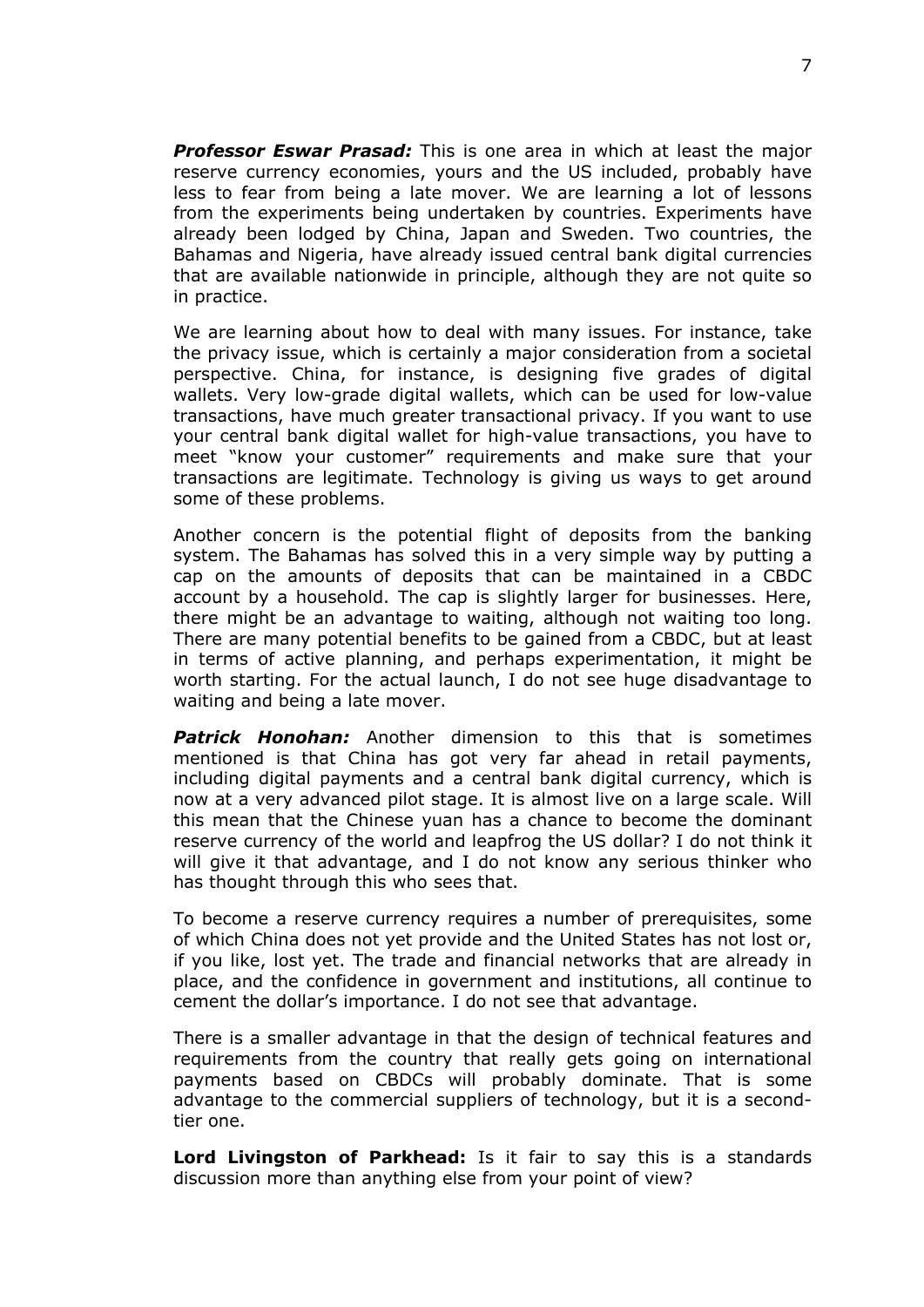*Patrick Honohan:* Yes, absolutely. Standards would be very important to achieve. This really moves it to the international sphere, cross-border payments and high, expensive remittances. In order to achieve the improvements that Professor Prasad has mentioned of lowering the cost of remittances from advanced economies to poor economies, you have to have payment systems that work together much better than the current ones do. There is no guarantee that CBDC-based payments will work together well. It requires agreement on standards, interoperability and so forth.

**Lord Livingston of Parkhead:** Professor Prasad, you have referred quite a lot to the potential impact on consumers that CBDC could bring as a solution to a problem. Do you not think that that is, frankly, a little trivial in all of this? With the rate of fintech innovation, we are getting to the point where the aspects of personal finance in the US are a little bit behind some European and Asian countries, but we should rely on decent regulation and fintech innovation to drive both international and domestic payments and availability of bank accounts. Having a central bank involved in this is not really the answer to that question.

*Professor Eswar Prasad:* Yes, absolutely. Your question again gets at the objectives we should care about. If we can give everybody in an economy easy access to a broad range of banking products and services, including digital payments and the convenience thereof, one might then question what role the central bank ought to play if the private sector can do this equally well. The reality is that in many countries the private sector is not doing a job in making sure that everybody has access to these payments.

One can have fairly efficient payment systems, but you have to make sure that they reach everybody. Some of the virtues of cash are that, even if you are unbanked or underbanked, you lack digital literacy, you are in a far-off, remote, rural area, or you are old and not technically savvy, you can still use cash. Cash comes through in a pinch when telecommunications or electricity systems break down.

There are still some residual advantages to cash in addition to privacy issues, but there is still something a little disconcerting about the entire payments infrastructure being in the hands of the private sector. You could end up in a situation where, like in China, you have two payment providers dominating the payments space. They are providing very efficient payments, but there is a lack of competition. They control a lot of data, which the Chinese Government have recently started pushing back against. You might not see as much innovation in that space any more.

Here again, I would like to suggest that the Indian approach, where the Government play the right role in providing the infrastructure and making sure that all payment providers guarantee interoperability and easy access, might be the way the Government can underpin the private sector's key role in this area. There might still be value in keeping central bank money relevant at the retail level and providing a backstop to a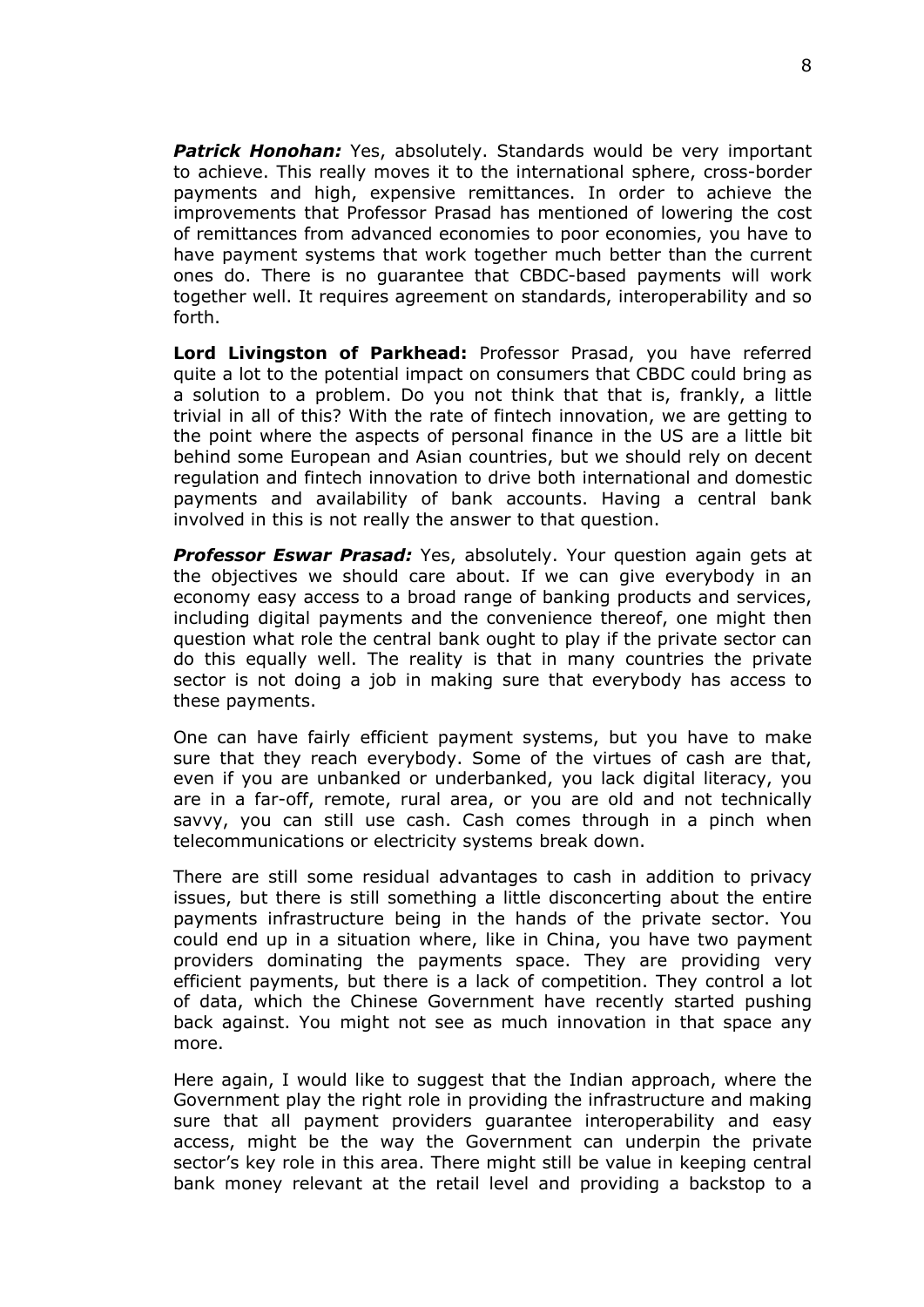private payments infrastructure, but those are not key issues. They are second-order issues.

**The Chair:** I am conscious that we have done three questions and we are half way through the session. I know a number of colleagues want to get in. Perhaps you could compress your answers, which are very helpful, ever so slightly.

Q67 **Baroness Kramer:** Mr Honohan, if I could take us back to some of your very beginning comments, you talked about central bank digital currencies as a defensive strategy against private stablecoins and their various consequences. Could the same constraint be established through a regulatory structure, or does one inevitably have to move towards a CBDC in order to contain the impact of a few powerful stablecoin companies?

*Patrick Honohan:* The regulatory solution and approach is the first port of call, and it would be necessary in any case. This is proposed by all central banks, including the Bank of England, which has laid out proposals for how it would regulate private stablecoins. Also, even if and when CBDCs are in place, it is likely that it would be almost invisible to the retail user, who will probably be getting access to this through their bank a commercial bank or some other entity acting as agent for the central bank. The liability will be with the central bank, but all the valueadded services and most of the front-end technology will be with private financial service providers. They will still be very much in the picture in terms of where you go first and what you see as a user. It will really be more that the central bank is the backstop, and your claim is on the central bank and not on the financial service provider or the commercial bank.

**Baroness Kramer:** I have heard both our witnesses today talk in terms of a central bank almost providing a base or backstop, and then allowing a great deal of flexibility to the private sector. Is that enforceable? Can determined stablecoin companies that would see it to their advantage circumvent that, particularly if there is no direct competitor in the form of a CBDC?

*Professor Eswar Prasad:* Regulation is certainly a crucial issue here. Stablecoins, while they have very noble objectives of providing easy access to a digital payment system, have risks of their own. They could end up becoming like money market mutual funds, which turned out to be not as safe as they seemed to be during the global financial crisis. Similarly, making sure that stablecoin issuers have the right amounts of liquid reserves that are going to stay liquid even in difficult circumstances is important.

Issuing a CBDC would undercut the case for stablecoins if the Government themselves could provide such an efficient digital payments system, although as an economist one might certainly say, "Let a thousand flowers bloom". More competition is not a bad thing so long as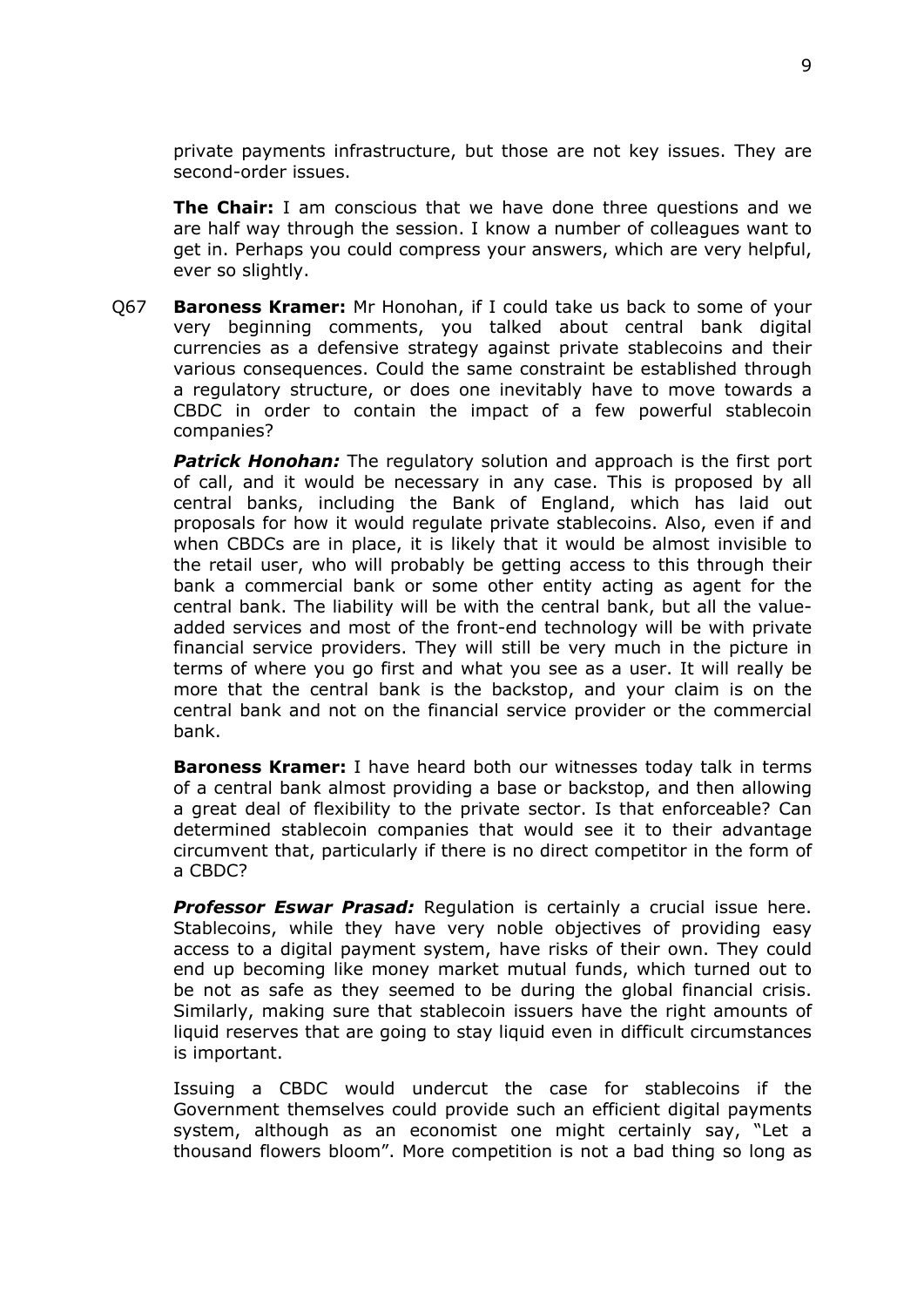we have regulation in place to make sure that there are no systemic or institution-specific risks created by stablecoin providers.

Q68 **Baroness Kingsmill:** Good afternoon. I will just declare an interest as the founding chair of a fintech and somebody who has not used cash for three years—

**Lord Monks:** Miserly!

**The Chair:** You have not bought a drink.

**Baroness Kingsmill:** I use my little orange card. What level of disintermediation should central banks be prepared to tolerate? What would lead to the business models of commercial banks being made untenable, for example? If that is the case, how concerned should central banks be about that?

*Patrick Honohan:* Implicit in your question is this evident situation: if I have a bank deposit and I think, "I'd rather have one of these CBDCs of the central bank; I'd feel much safer", or something like that, how can the bank finance itself? This is causing a lot of interest. People are trying to work out whether it is going to be more expensive for the banks to fund themselves. They could issue bonds, which would be nice because they would not have to roll them over every few days. It would be longer term but more expensive.

People have done calculations. If you were a bank shareholder and you believed these calculations, you would not be all that happy. It is not good. It does not wipe the banks out in terms of having a viable business model, but it reduces their profitability.

Of course, there are various solutions to this. The central bank has to decide what it is going to do. It could just say, "Okay, we have an instruction to transfer money from the commercial bank's account to the account of its depositor and give it a CBDC instead, so we'll just reduce the commercial bank's reserves, and it has to build them up in some other way", or the central bank could say, "We need to work in a different way now because we are collecting more of society's savings, and we need to recycle them through the banking system".

There are countries that have collected lots of deposits from banks and recycled them through lending to the banking system, in a different approach to monetary policy. Of course, that moves the risk of a bank failure from the depositor to the central bank, but the central bank has lots of information about that. It is not guaranteed that the end equilibrium will be as much altered from the bank's point of view. It may find that it is receiving deposits from the central bank instead of the customers, or alternatively from the bond markets. To summarise, emergence of CBDC in itself is not good news for the banking system, but the emergence of fintechs and other providers of payment services is not good news for it either, unless it is the provider of the fintech service.

**Baroness Kingsmill:** That is how innovation happens, is it not? It is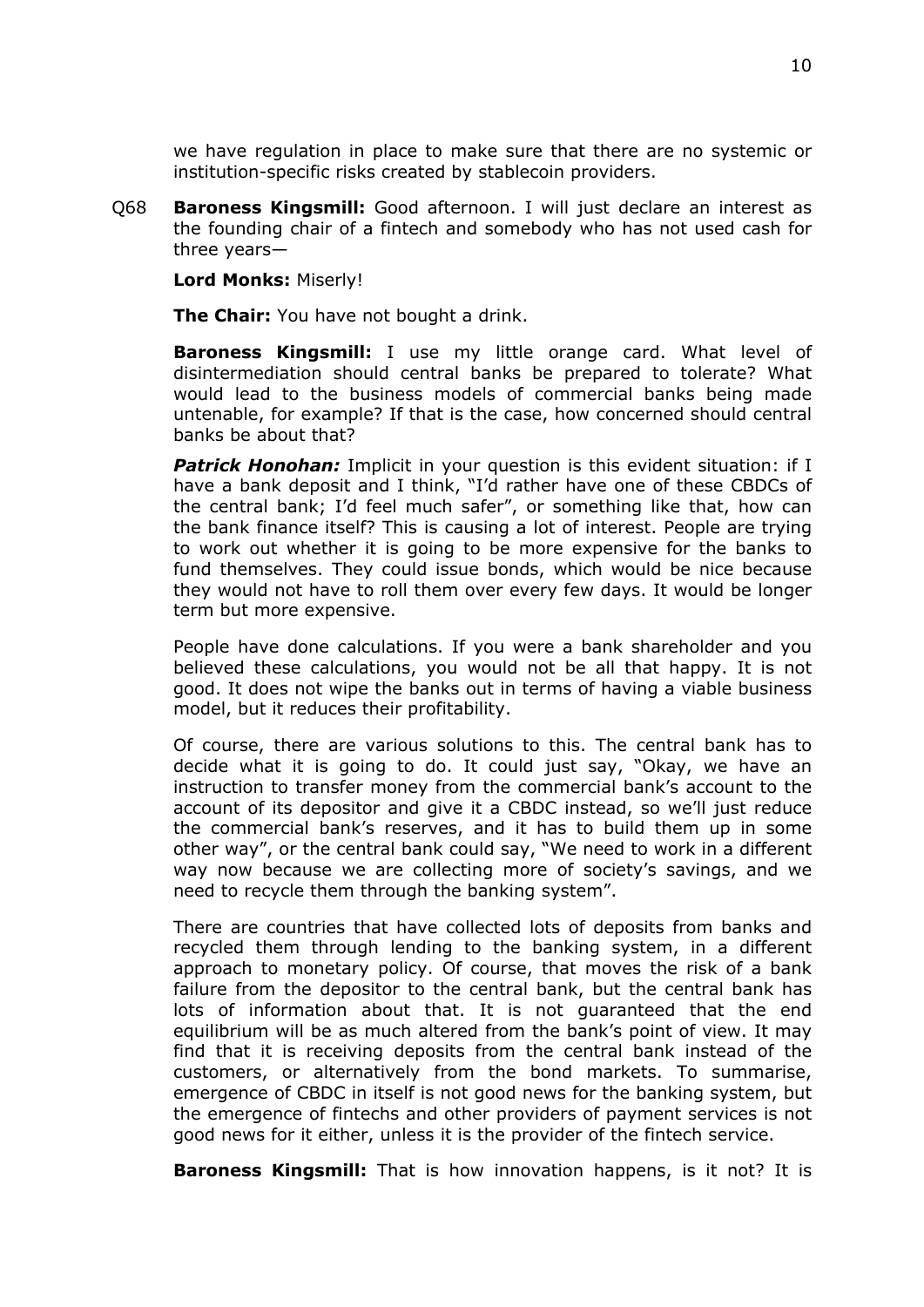through the failures of whatever institution it is innovating in respect of.

*Patrick Honohan:* Yes, exactly.

**Baroness Kingsmill:** The Bank for International Settlements has set out ways of reducing disintermediation with, as you mentioned, limits on holdings, applying uncompetitive interest rates, et cetera. If this sort of regulation were imposed, how stringent would it need to be in order to have an impact?

*Patrick Honohan:* The purpose of the central bank would be to try not to disrupt the system as much as possible. The European Central Bank has also said it will probably think of putting in limits. As Professor Prasad said, they are doing that in the Bahamas and there are similar things in Nigeria, which just started its system. You could manage that, but not in terms of a bank run. If you say, "If you're putting your money into a CBDC, you're going to get 0%, whereas you could get 0.5% at the banks", that is not going to stop a bank run.

**Baroness Kingsmill:** Professor Prasad, do you have a comment on the questions I have raised?

*Professor Eswar Prasad:* I just wrote a book called *The Future of Money*, but I still tip my Uber drivers and coffee baristas in cash because of the personal connection it creates. I still have some dollar bills in my wallet. I am one of the rare few in my circle who still seems to use cash, especially when I go to China.

**Baroness Kingsmill:** Even the beggars have touch machines there.

*Professor Eswar Prasad:* This is a serious concern. The central bank does not want to be in a position of taking a broad amount of deposits from the general public and allocating credit in the economy, but design solutions are giving us a way around this problem. Both China and Sweden are experimenting with a dual-layer approach to the CBDC where the central bank essentially provides a payment infrastructure, but the CBDC digital wallets are maintained by the commercial banks. These are non-interest bearing accounts side by side with your own interest-bearing deposit accounts. This keeps commercial banks in the game and allows them to continue doing "know your customer" and other responsibilities.

There is a way for central banks to make sure they are providing a payment infrastructure, but not directly intruding on commercial banks. In a financial panic, there is a risk of money flying out of commercial bank accounts to central bank accounts. Here again, by putting caps on CBDC accounts, some of these problems can be avoided. This is going to involve careful thought about design choices.

Q69 **Lord King of Lothbury:** My question is predicated on the assumption that we have a CBDC, so let us suppose one exists. What effect could this have on the transmission mechanism of monetary policy, in two cases: one with a retail CBDC and one with a wholesale CBDC only?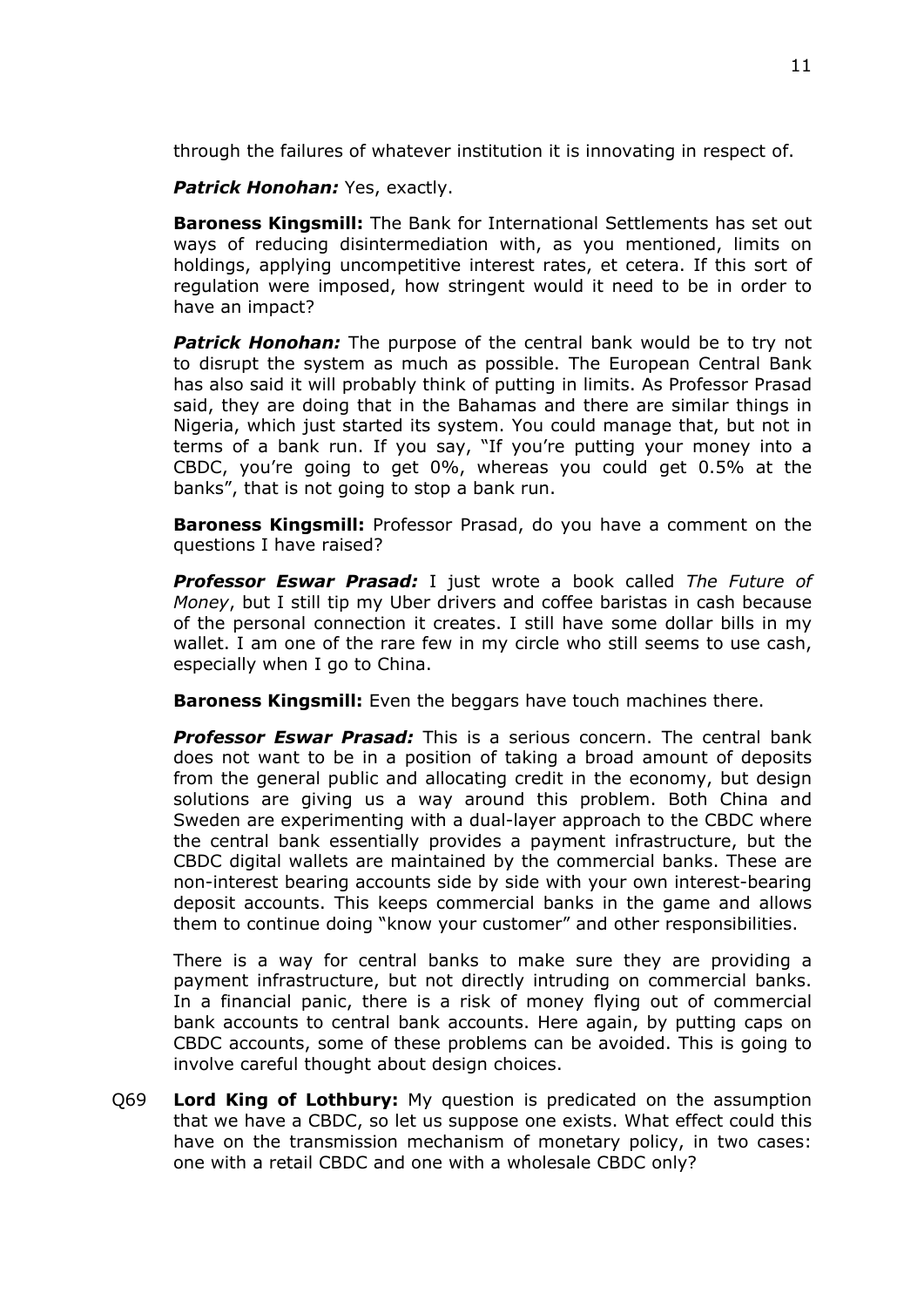*Patrick Honohan:* I am not sure that it is going to be a very big effect. The wholesale CBDC will not affect things much at all in terms of the transmission of monetary policy because we already have wholesale digital money flowing between banks and the central bank. The fact that it might be put on a distributed ledger technology, with the possibility of smart contracts and delivery versus payment for securities, is nothing to do with monetary policy.

At the retail level, again, I am not sure that there is an important difference between having cash and bank reserves or a central bank digital currency as the basis on which monetary policy is constructed. It can be managed in roughly the same way. There would be some technical ways of dealing with slight differences.

It might have a very big effect in smaller countries, which might find that because say, the Bank of England, had introduced an e-sterling, everybody had started to use it instead of the local central bank's currency and the local central bank no longer controlled monetary policy to a great extent. We have already seen this in dollarised economies, where 50% to 70% of the bank deposits are denominated in dollars or euros. If there was a digital competitor to the local currency, that might become even more dominant and make it impossible for monetary policy to operate in such countries. I do not see it as a threat for the United Kingdom, but it could be an important threat for many countries, even in the periphery of Europe, let alone Africa and Central America.

**Lord King of Lothbury:** This would require the central bank issuing the digital currency to extend that privilege to non-citizens, would it not?

*Patrick Honohan:* That is absolutely right. Baroness Kramer asked whether regulations would be effective. I am sure they would be effective in the United Kingdom or a European Union country, but they might not be effective for a small Central American country where the locals want to use this currency and establish some kind of notional or legal location in the issuing country.

*Professor Eswar Prasad:* There are going to be some implications not just from CBDCs but from the broader fintech developments, for the transmission and implementation of monetary policy. As Governor Honohan correctly pointed out, and as you of course know all too well, wholesale money is entirely digital already, but one can see the possibility of private banks being able to let out payments and settlements among themselves more effectively without having to use wholesale central bank money. For instance, one could very well envision a future in which the main policy instrument in the US, the Fed funds rate or the discount rate, becomes somewhat less important because banks can settle payments much more effectively among themselves using the new financial technologies, including blockchain, that are evolving fast.

Another issue is what happens if commercial banks become less important, again as Governor Honohan suggested, because they have other competitors nipping at their heels and many of their very profitable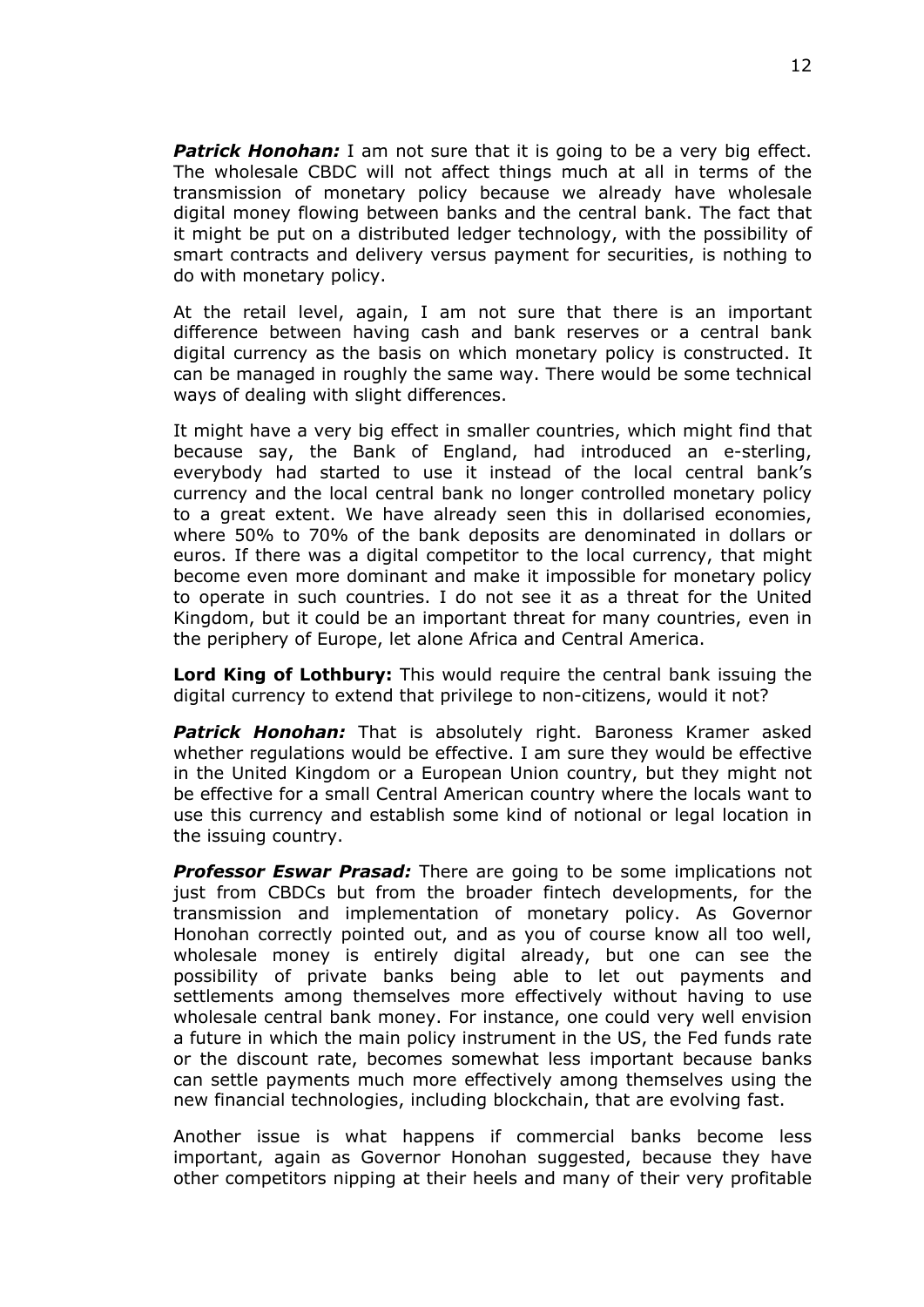lines of business, including international payments, are going to see profit margins being whittled away. We do not know how intra-sensitive these more direct fintech lending platforms are to interest rate changes. In fact, there is some preliminary evidence that they might behave in a procyclical way; in other words, when the central bank tries to raise interest rates to cool down economic activity in terms of inflation, in fact, the shadow lending platforms and shadow banks more generally start expanding credit, which has the opposite effect.

Many of these institutions are not directly connected to the Fed or the Bank of England, unlike traditional banks. How exactly does a central bank discharge its lender of last resort function in a time of financial difficulties when liquidity has to be pumped into the financial system? Some questions that central bankers are going to have to deal with are beginning to bubble up, but this is as much about the broader changes in financial markets and institutions as it is about CBDCs.

**Lord Bridges of Headley:** This is just a quick, very simple question. If a CBDC is introduced in the UK, the EU or the US, and it is not remunerated, what incentive is there for me as a customer, or someone in the street who, like Baroness Kingsmill, has not used cash, to use the CBDC? Can you just please tell me very simply what the purpose is from my perspective? What benefit will I accrue?

**Patrick Honohan:** I would say, at present in the United Kingdom, absolutely nothing. You have a reasonably efficient payment system and so forth. Just having a CBDC does not give you an advantage. However, down the road, we might have situations in which you want to make a payment to a poor country, which has established a link between the Bank of England's CBDC and its CBDC. You might find that making that payment out of your CBDC account gets it to the destination much more quickly and cheaply.

**Lord Bridges of Headley:** Are you saying that the market and innovation are not providing that as they currently are?

**Patrick Honohan:** No. International payments are terribly inefficient and slow for many reasons, which we might talk about in a minute. I do not want to take too much time on it. They are known to be terribly inefficient. If you look into how much it costs to send £200 to a family member in some country in Africa, you will find that £10 or £15 might go in fees before the other person receives it, which is a terrible situation.

*Professor Eswar Prasad:* In the context of an economy in which the private sector is providing digital payments very effectively, there certainly is not a strong user case. One could still make the user case in terms of the CBDC catalysing additional innovation and being a backstop for financial instability, but in terms of access and efficient low-cost payments the case is perhaps much weaker in the UK than it is even in the US.

Q70 **Lord Fox:** Happily for the Chair, we have already started to cover quite a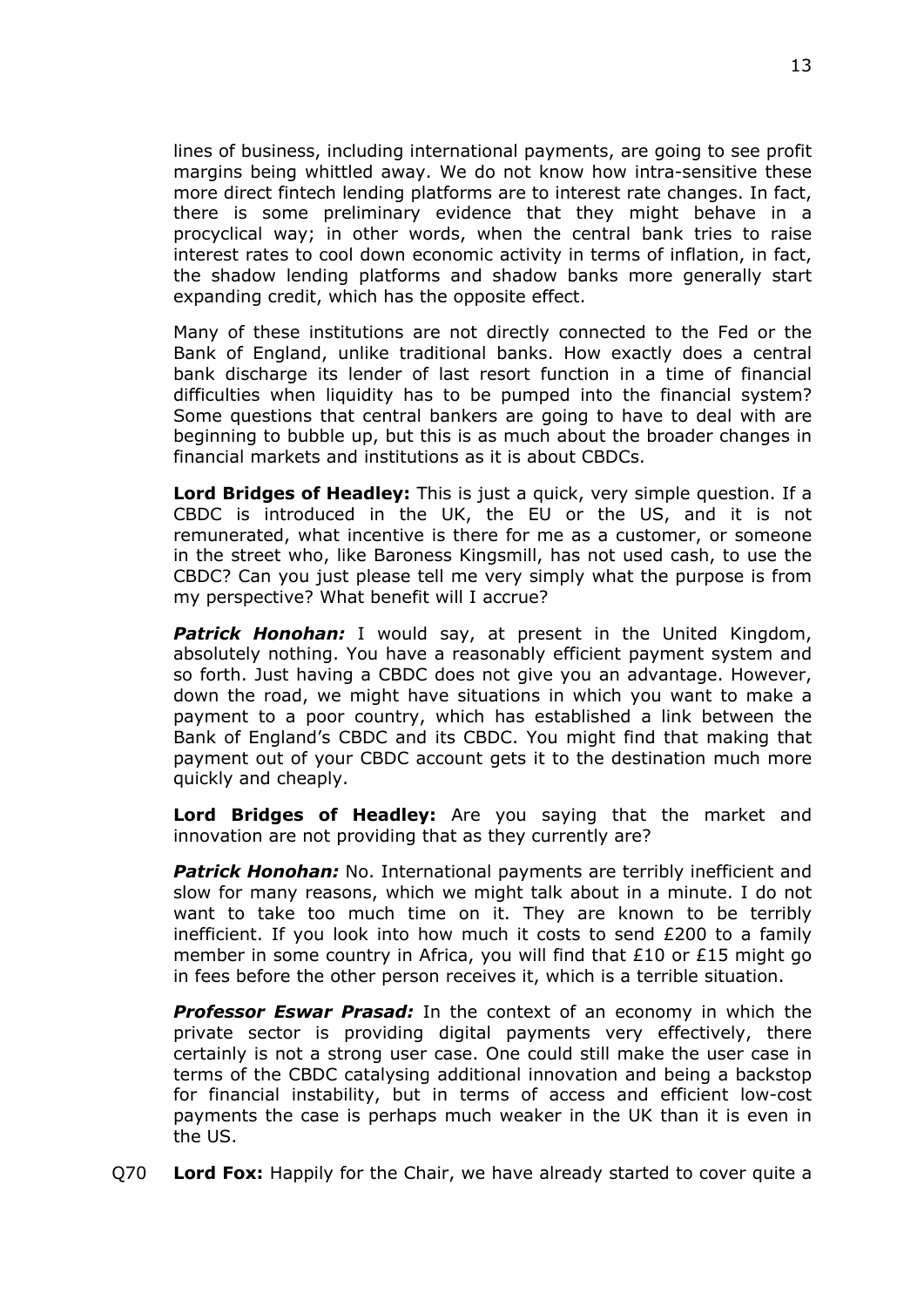lot of this around the effect of CBDCs on the international monetary system. Professor Honohan, you said you did not think the yuan would threaten as a global reserve currency, but you then used an example where a digital currency could penetrate smaller country markets from a retail point of view. Do you see the major change being retail rather than as a reserve currency? Essentially, retail incursions are the most likely.

**Patrick Honohan:** It is an incursion. I would not say "just retail" in the sense of poor people or something. But in small countries really wealthy people and businesses probably hold their money outside the country anyway, but substantial blocks of money in these countries are transferred into a foreign currency with greater ease than is the case today.

**Lord Fox:** Professor, is there not a strong possibility for a digital dollar to start to become a de facto reserve currency in quite a few countries where we have seen the paper dollar dominate the local market?

*Professor Eswar Prasad:* Despite the trope of suitcases of dollars being carried across international borders, most international payments are already digital. There is not going to be, as Governor Honohan correctly pointed out, a huge ramification for the international monetary system more broadly. Certainly, having a digital version of your currency available more widely outside one's national borders could increase its role as a payment currency.

This has been happening with the Chinese renminbi not just because China is contemplating an e-yuan, but because of China's cross-border interbank payment system, which might one day not only be able to communicate directly with other payment systems but be used as a messaging system that does not require the use of the current SWIFT messaging system. As a reserve currency, it is not going to make a big difference because ultimately, for a reserve currency, you need to have a number of attributes on the economic front, including open capital markets and a flexible exchange rate that is market determined, but most importantly an institutional framework that maintains the trust of foreign investors and includes an independent central bank, an institutionalised system of checks and balances, and the rule of law. China has not shown it has any indication of doing so.

The question you raise is a really important one. If digital versions of the dollar or, for that matter, the yuan were easily available outside their respective countries, the currencies and central banks of many small economies and developing economies that lack credible currencies or central banks face existential threats. It is not going to make a big difference to the British pound sterling's role in global finance, but if you are a small economy it could affect the viability of your currency and your central bank.

**Lord Fox:** Both of you raised the need for standards and interoperability, particularly when looking at international payments. How is that going to come? Is it just going to be "might is right"; is it going to be the biggest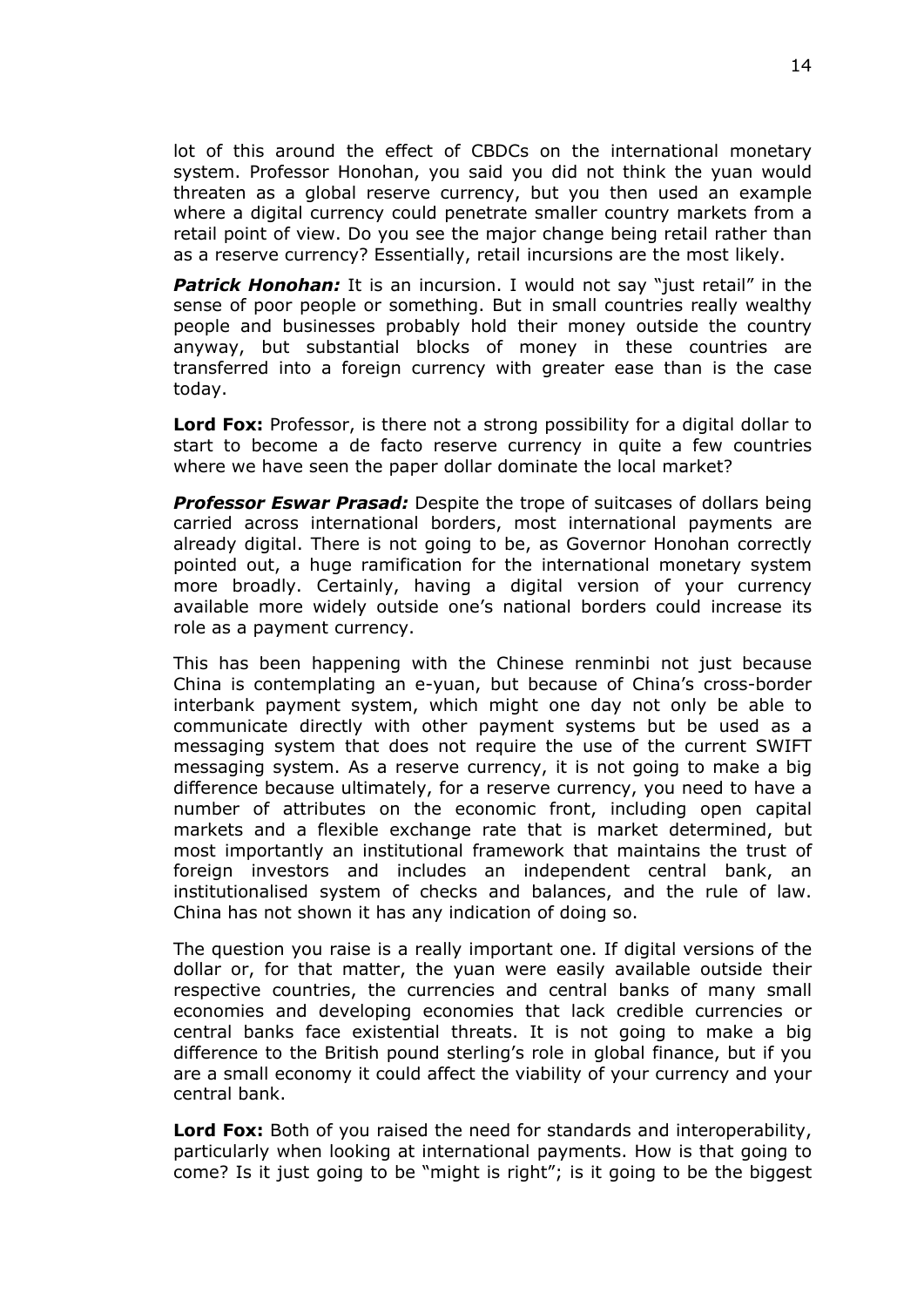and the first that drives those standards; or is there going to be some sort of international process to get those standards?

*Patrick Honohan:* There is a lot of experimentation going on at the moment, a lot of it under the auspices of the Bank for International Settlements, which is often thought of as the banker's central bank. It has taken the lead in getting other central banks, including the Bank of England, to come together and see how two central bank digital currencies could be made interoperable.

Should they be one supersystem? Should they be two systems that can talk only to each other? Should they be two systems that have a built-in, hard-wired link? These experiments are going on at the moment. There have been some successful ones and some not so successful ones. Out of these experiments, we will see an environment in which, as with VHS or Betamax, some solution is chosen. I hope it will be one adopted by everyone, or nearly everyone, and it will not be fragmented into a Chinabased one, a dollar-based one and a euro-based one. That would be a big disappointment.

*Professor Eswar Prasad:* On this front, like a retail CBDC, it is very important for any economy that cares about the future of the international payment system and its role in it to become actively engaged. As Governor Honohan pointed out, many central banks around the world are already partnering in creating projects to experiment with wholesale CBDC that allows more efficient interbank payment and settlement across national borders, perhaps also doing this through socalled multiple CBDCs that link up retail CBDCs as well. Picking up on what Governor Honohan said, it is going to be very important for countries to work together in developing these standards. If you have a fragmentation of standards and lose the benefits of the new technology, you do not gain all that could be accomplished in terms of integration of international payment systems where there are still enormous inefficiencies in cost and speed, not to mention the ability to access payments in real time.

Q71 **Viscount Chandos:** Both of you have used the word "experiment" in terms of other central banks' early ventures into CBDC. You have already both talked about some of the conclusions you have drawn from these. I wondered whether you could end by saying what you would like to see from those experiments that would be most informative to the Bank of England and the UK, if we follow what you advocate as being not in the first wave and taking advantage of learning from those experiments.

*Professor Eswar Prasad:* There are important benefits to be gained in terms of international payments in particular. Before going too rapidly down this road, there are some key questions to ask. What benefits are to be gained in terms of providing access to digital payments and portals for basic banking products and services to those who may not have them? How can businesses and consumers benefit most from using the new technologies and what role should the Government play there? Should they just be a backstop for the private payments infrastructure, or